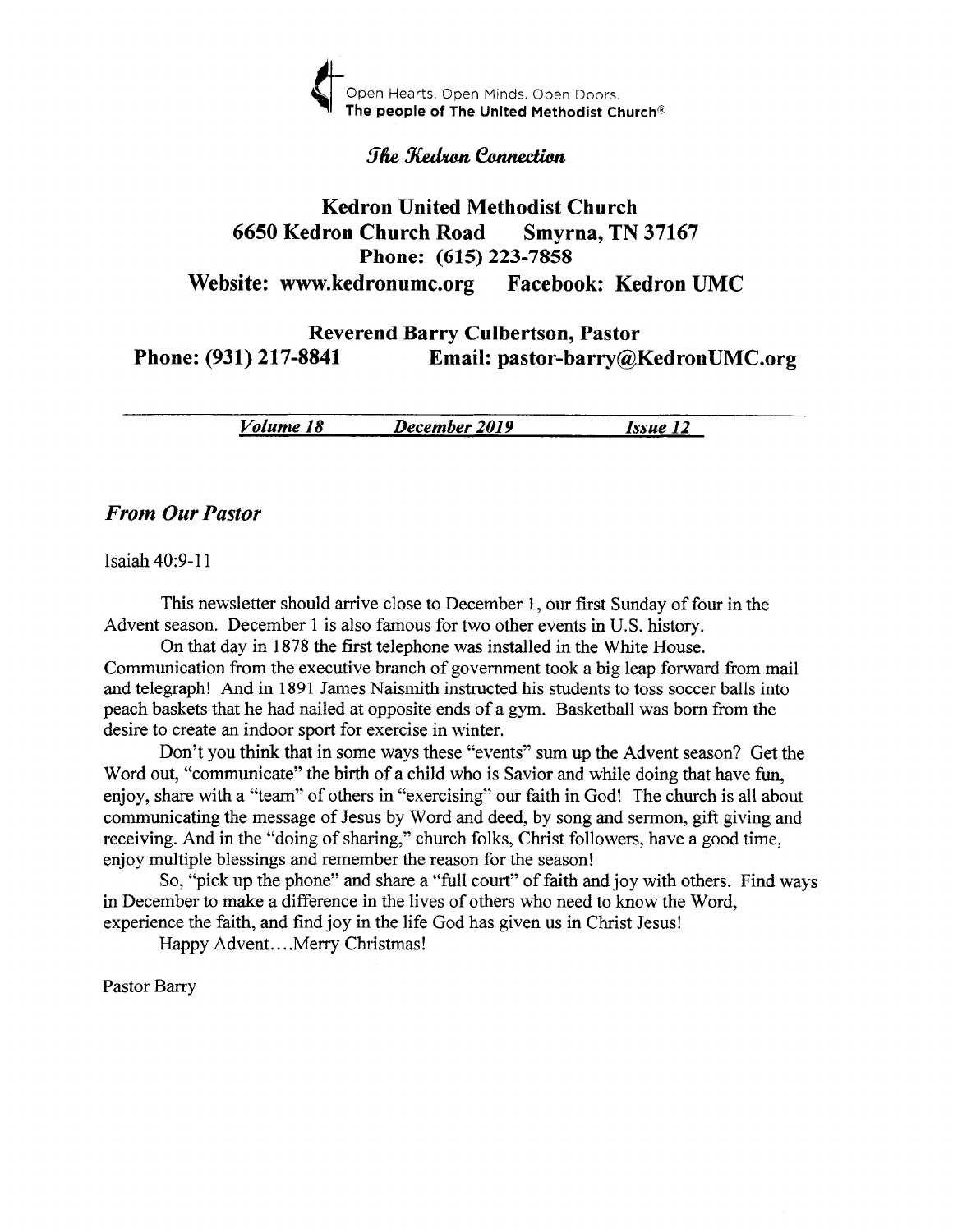# Men's Breakfast- AII Invited

All of our congregation is invited to the December Men's Breakfast on Saturday, December 7. Breakfast will be served at 8:00 a.m. in the fellowship hall. This will be a time of good fellowship and good food. Thank you, men.

## No December Fellowship Supper

There will be no First-Wednesday Fellowship Supper in December.

## Bible Study

The Bible Study led by Rev. Travis Perry continues. The group meets at his home on Tuesdays at 9:30 a.m. The address is 1215 Ledbury Dr., Smyrna. There will be no study on December 3. The group will meet again on December 10.

## Youth

Our Youth Faith Formation study group is active. Our congregation was blessed by their participation in Worship Service in November. We are grateful for our children and youth and those who have worked with and supported them and their adult leaders.

## Bucket Offerings

In December our bucket offerings at Sunday morning worship will be used at Kedron for Christmas gifts for our children and youth.

## Food Bank

You may bring food donations for the local food bank on the first and second Sundays of the month. Place the donations on the pew in the narthex. The food will be delivered to the food bank. The suggested item for December is sugar-free food.. All non-perishable foods are accepted and appreciated. The need is great.

## Laity

The Rutherford County Laity Fellowship will not meet in December.

# An Invitation

Open House at the Culbertsons' December 15, 2:00- 5:00 p.m. Snacks and Carols 2232 Racquet Club Drive Murfreesboro

## Sunday Morning, December 22

We hope all can join us on this Sunday before Christmas Day. Our time of worship will be as usual, 9:30 a.m.

Christmas Program - Our Christmas Program will be presented during the morning worship service. Delann Dunbar is writing and directing the program. Fellowship - Following worship service we will gather in the fellowship hall to share snacks.

**Christmas Cards**  $-$  If you want to bring cards for the church family, they will be distributed. There will be a basket for the money you would have spent on postage if you want to donate this to the church.

## Christmas Eve

This year our December 24 Christmas Eve Service will be at Kedron. We will begin at 6:00 p.m.

## Happy Birthday to:

| Kristy Fraley        | December 6  |
|----------------------|-------------|
| Martha Fraley        | December 8  |
| Marc Fraley          | December 11 |
| Linda Pagello        | December 11 |
| <b>Alfred Rhodes</b> | December 12 |
| Danny Fraley         | December 14 |
| Jane Watts           | December 24 |
|                      |             |

## Happy Anniversary to:

Ricky & Lynn Fann December 22

#### Thank You

Many thanks to Delann Dunbar for planning beautiful and creative worship services for A11 Saints Sunday and the November 10 service focused on veterans. Thank you also to all those who helped.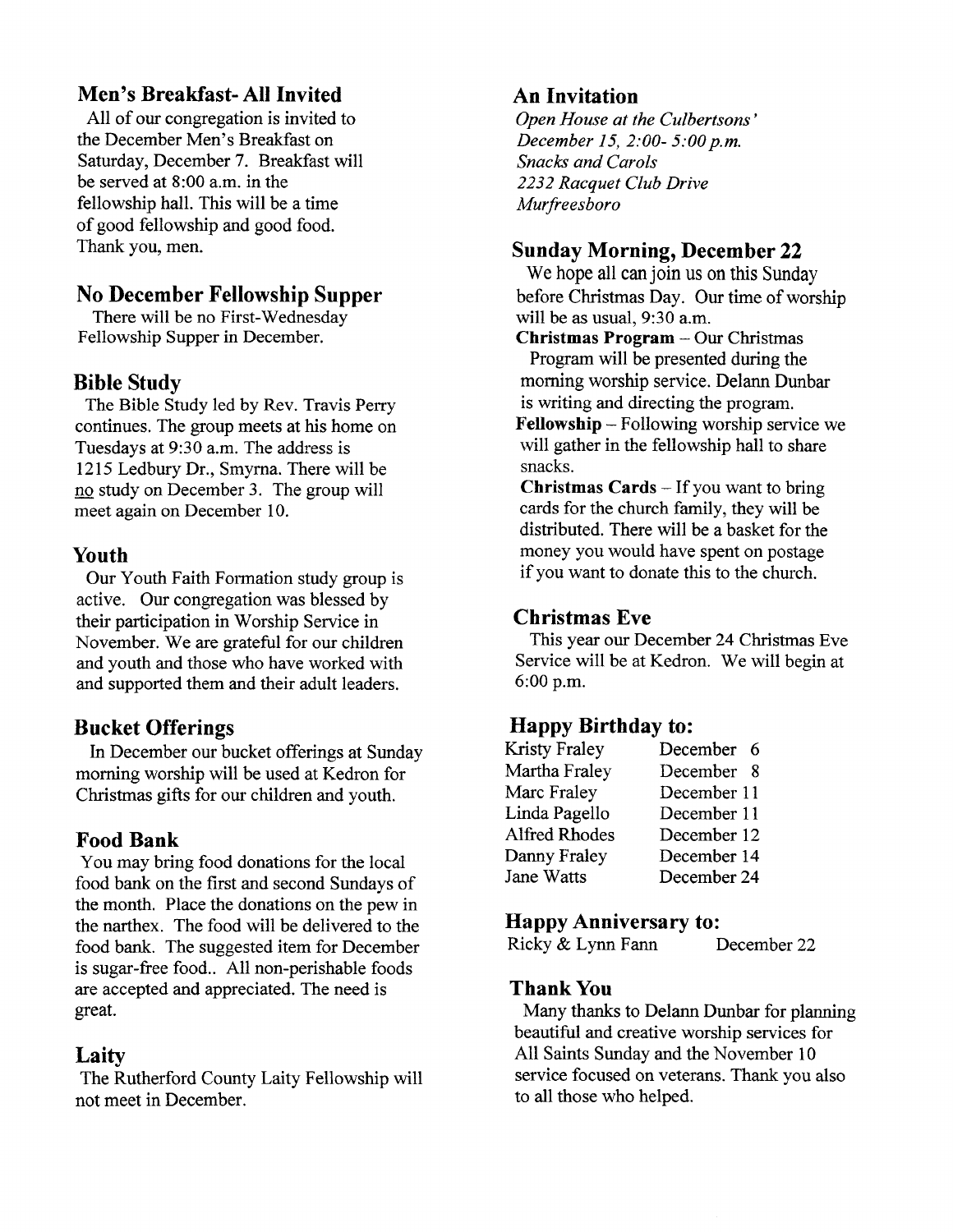## Where in Scripture is this found?

"By the tender mercy of our God, the dawn from on high will break upon us, to give light to those who sit in darkness and in the shadow of death, to guide our feet into the way of peace."

> **NRSV** (hint - book of Luke)

Psalm 100 was the Psalm quoted in the November newsletter.



#### Prayer:

Thank you, loving God, for making our world and all the things in it. Thank you for loving our world so much that you sent Jesus to share your love with us and show us how to love one another. Help us to celebrate Christmas every day by sharing your love all year 'round. Amen.

## December Calendar

Sunday, Decemberl: 1<sup>st</sup> Sunday of Advent 8:45 a.m. Sunday School 9:30 a.m. Worship Service Saturday, December 7: 8:00 a.m. Men's Breakfast, All lnvited Sunday, December 8: 2<sup>nd</sup> Sunday of Advent 8:45 a.m. Sunday School<br>9:30 a.m. Worship Servic Worship Service Tuesday, December 10: 9:30 a.m. Bible Study Sunday, Decemberl5: 3<sup>rd</sup> Sunday of Advent 8:45 a.m. Sunday School 9:30 a.m. Worship Service 2-5 p.m. Open House at the Culbertsons' Tuesday, December17: 9:30 a.m. Bible Study Sunday, December 22: 4th Sunday of Advent 8:45 a.m. Sunday School 9:30 a.m. Worship Service Christmas Program 10:30 a.m. Fellowship and Snacks Christmas Cards 10:30 a.m. January, 2020 newsletter information due. Email: lf fraley@prodigy.net or phone: 615-459-2618. Sunday, December 29: 8:45 a.m. Sunday School 9:30 a.m. Worship Service







(hrist is born in Bethlehem